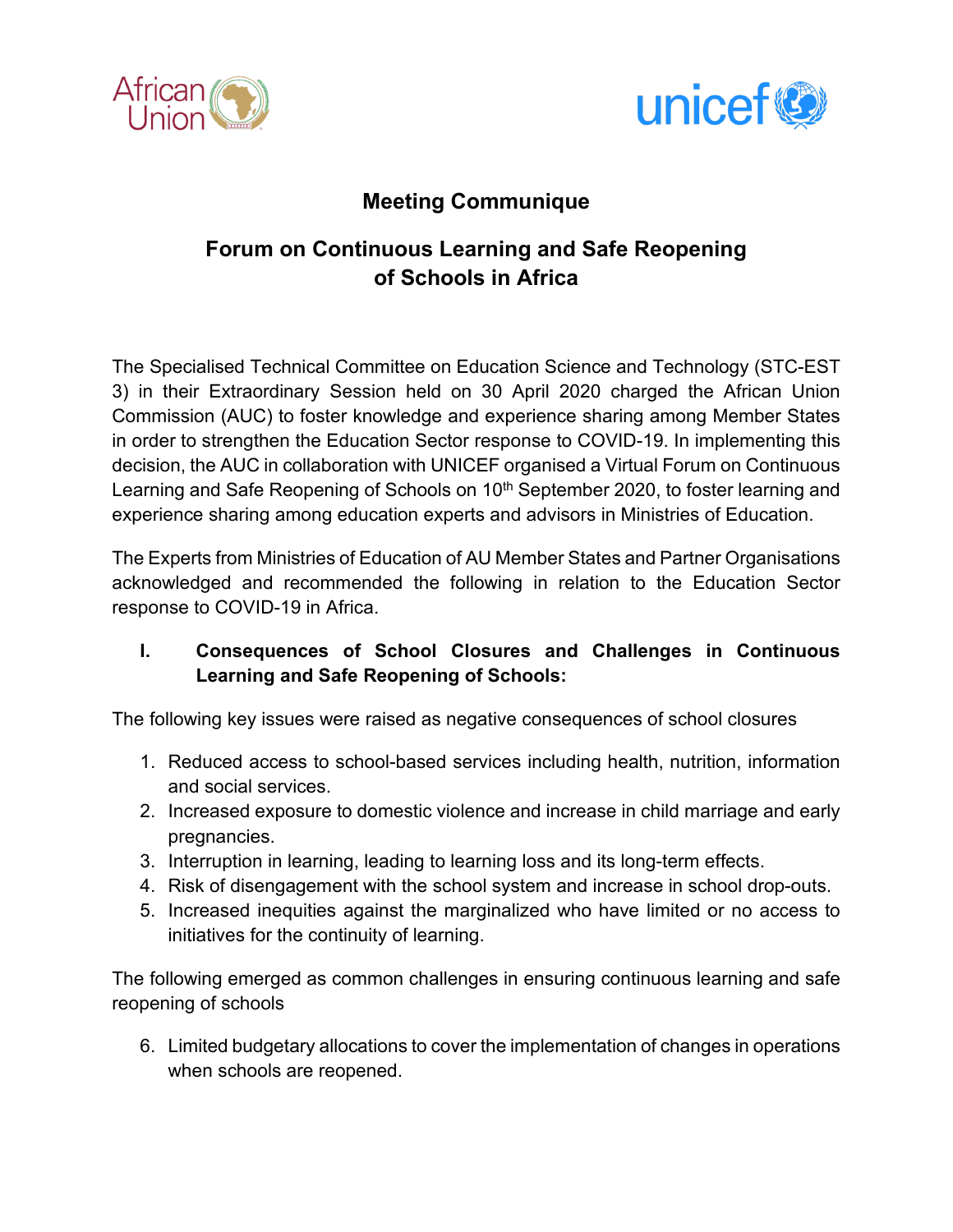



- 7. Inadequate multi-sectoral approaches to the Education Sector Response to COVID-19.
- 8. Difficulties in monitoring COVID-19 transmission when schools reopen in countries and communities with poor surveillance and reporting mechanisms.
- 9. Low level of internet connectivity, software, hardware and technical capacity to support learning through alternative modes while schools are closed.
- 10. Quality of learning using alternative modes may not be the same as in-person learning.

### **II. Recommendations for Continuous Learning during School Closures**

The following measures were proposed for ensuring continuity of learning during school closures

- 11.The innovations that are being implemented to support education during COVID-19 should be documented and considered for their potential to support the education system in the longterm.
- 12.Public-Private Partnerships to facilitate the provision of remote learning and reduction of cost to students and teachers as relates to requisite connectivity, software and hardware.
- 13.Build capacities of teachers to provide needed facilitation support in the implementation of remote learning.
- 14.Adopt context specific mediums and approaches in the provision of remote learning for various communities.

### **III. Recommendations for Safe Reopening of Schools**

The following measures were proposed for ensuring safe reopening of Schools in Africa

- 15.Policy adjustments to support guidelines, including clear policies for school opening and closure during public health emergencies, reforms needed to expand equitable access for marginalised and out of school children.
- 16.Prioritise budgetary allocations to address the impact of COVID-19 on education and invest in strengthening education systems for recovery and resilience.
- 17.Effective coordination and enforcement of operational measures towards reducing transmission of COVID-19, safeguard essential services and supplies and promote healthy behaviour.